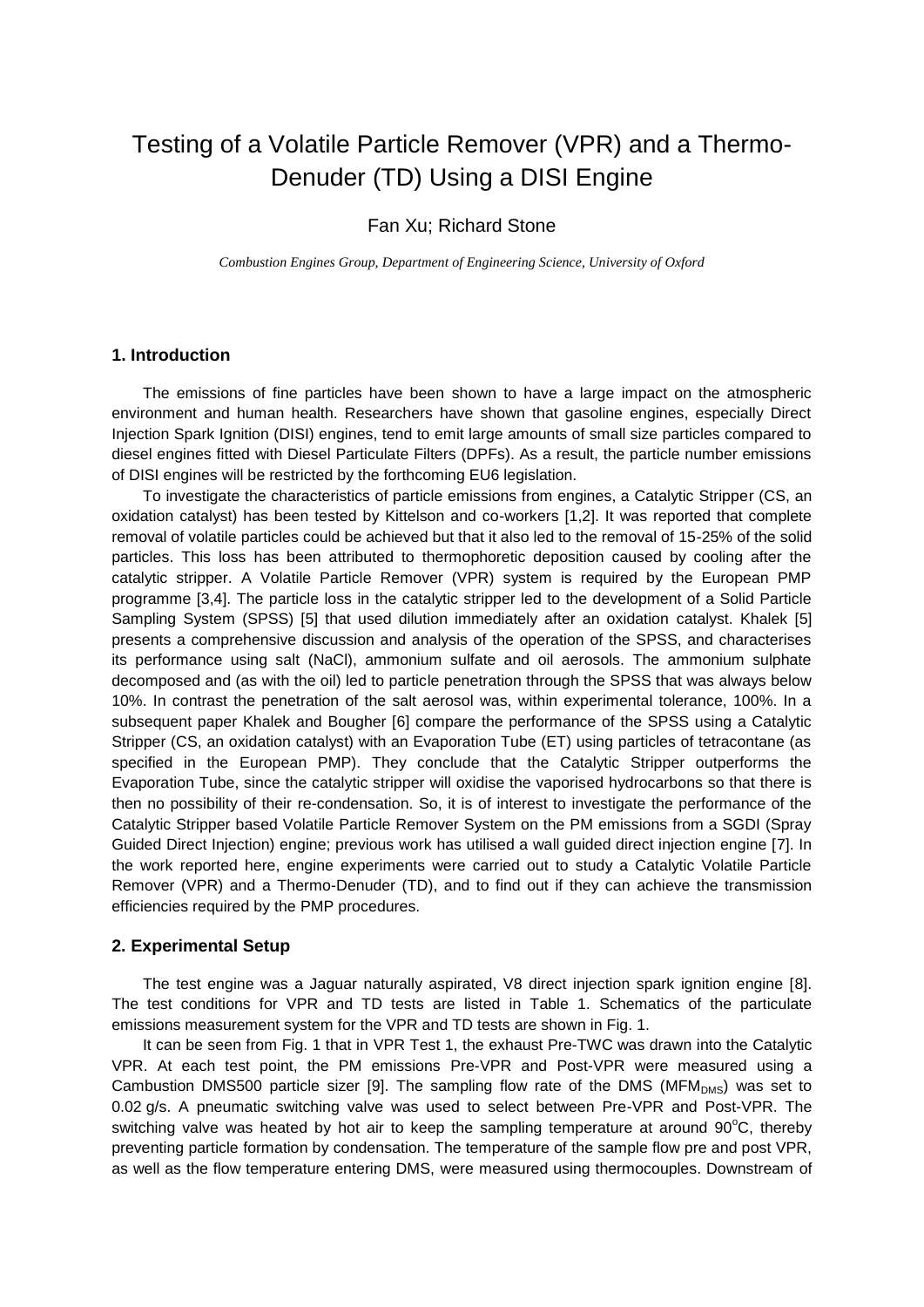the Catalytic VPR, the exhaust flow then entered a dilution/extraction system. As a result, the residence time of the exhaust gas in the Catalytic VPR was varied, and the effects of exhaust residence time on PM emissions were studied by means of varying the flow rate of the dilution gas (MFMair) added upstream of the VPR. Also, in this test, the VPR temperature was changed to investigate its effect on the VPR performance. The test conditions are listed in Table 2. The residence time (*t<sub>i</sub>*) is calculated assuming a linear variation in the temperature within the Catalytic VPR along its length.

$$
\dot{V} = \frac{\dot{m} \times R_s \times (T_1 + T_2)/2}{P}
$$
\n(1)

$$
t_r = V/\dot{V}
$$
 (2)

where  $\dot{V}$  (m<sup>3</sup>/s) represents the volume flow rate through the VPR,  $\dot{m}$  (g/s) represents the mass flow rate through VPR,  $R_s$  (Jxg<sup>-1</sup>xK<sup>-1</sup>) represents the specific gas constant of exhaust,  $T_1$  (K) represents the pre-VPR temperature,  $T_2$  (K) represents the Post-VPR temperature,  $P$  (Pa) represents the exhaust pressure,  $t_r$  (s) represents the residence time,  $V$  (m<sup>3</sup>) represents the internal volume of the Catalytic VPR.

In Test 2, the exhaust was sampled downstream of the TWC (Fig. 1). The test procedure was as follows. At each engine Lambda (actual/stoichiometric air/fuel ratio), supplementary air was first used to study the oxidation effect of the Catalytic VPR. By adjusting the needle valve in the additional gas supply route, the mass flow rate of the additional air was controlled to give the Lambda meter reading that was 0.1, 0.2 or 0.3 above the Lambda that the engine was operating at. At each Lambda meter reading, the mass flow rate of the additional gas ( $MFM<sub>add gas</sub>$ ) was measured by MFM 3 and was recorded. Then, the air supply was swapped with nitrogen  $(N_2)$  to investigate the dilution effects of additional gas on the PM emissions. At each engine operating point, the needle valve was adjusted to let MFM 3 give the same readings as those recorded in the experiments with additional air. By comparing the two sets of results (additional air against  $N<sub>2</sub>$ ), the oxidation effect and dilution effect of the additional gas can be examined separately. The VPR Dilution Factor (VPR-DF) is defined as:

$$
VPR-DF = 1 + (MFMadd gas / MFMexhaust)
$$
 (3)

When testing with additional air at stoichiometric conditions, the VPR-DF is the same as the Lambda meter reading. The test point conditions are listed in Table 2.

In the TD test, the exhaust was sampled upstream of the TWC (Fig. 1). The TD was tested under different engine operating conditions (Table 2), including early single injection and double stratified injection, stoichiometric and rich combustion, with and without dilution. The engine coolant temperature was set to  $20^{\circ}$ C.

#### **3. Main Results**

#### *VPR tests1: Effect of Temperature and Residence Time*

• Temperatures of Pre and Post VPR increase as the mass flow rates of the exhaust become higher (Fig. 2).

• VPR has more effect on the nucleation mode particles than accumulation mode particles (Fig. 3).

• Fig. 4 shows a representative raw size distribution from the DMS data and its lognormal fitting, which was taken Pre-VPR under 250 $^{\circ}$ C VPR temperature and 0.14 g/s mass flow of exhaust. It can be seen that the bi-lognormal result fits the trend of the raw data very well. As the lognormal fitting is very useful in eliminating the noise in the raw data at both the high and low end of the particle size range, the lognormal fitting results are used in the following analysis.

#### *VPR tests2: Effects of Dilution Factor*

When excess air is added it can be seen that hydrocarbon oxidation is very effective, so that any hydrocarbons desorbed from the PM will be oxidised (Fig. 5).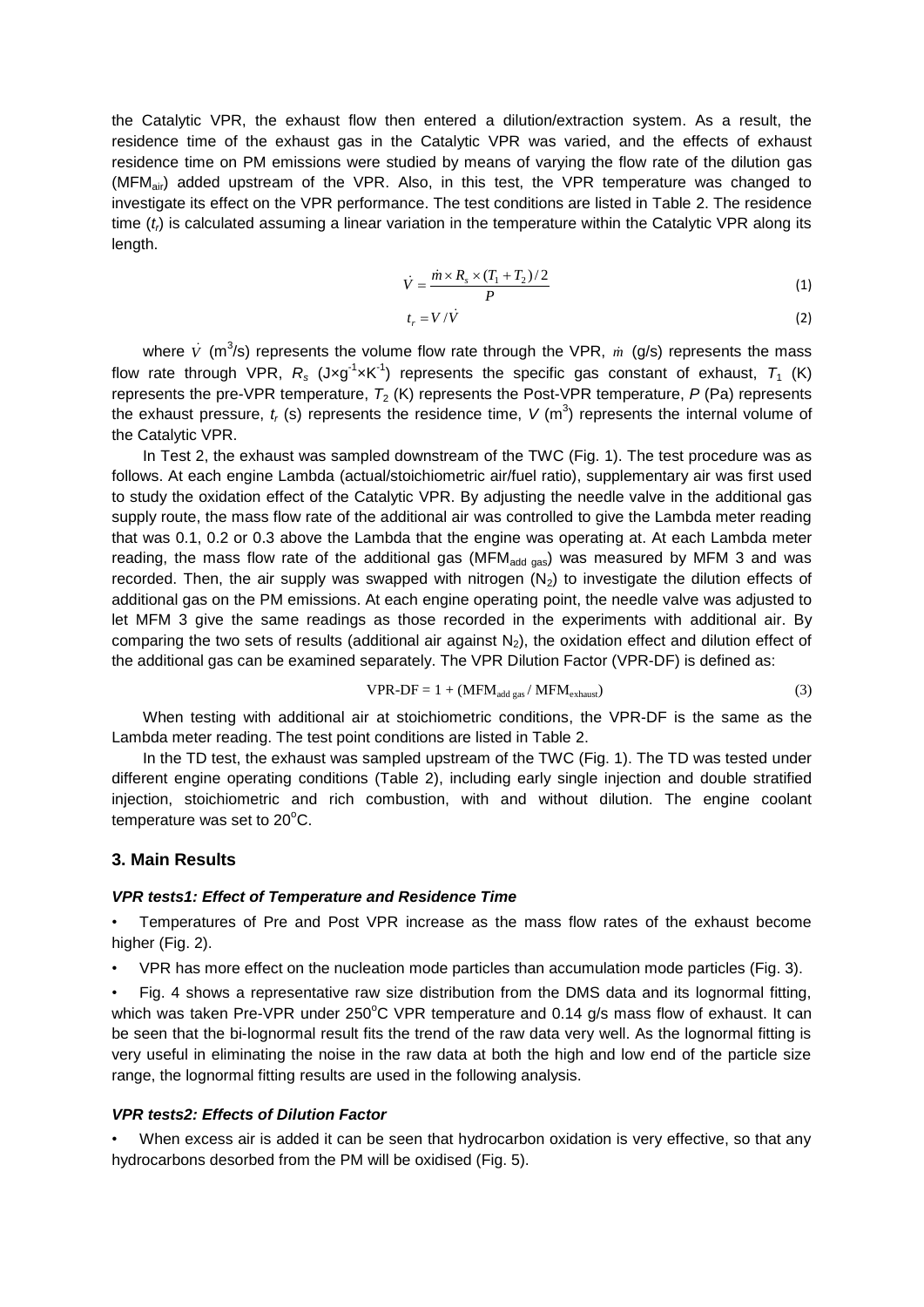• Fig. 6 shows the normalized specific total particle number and mass concentrations calculated from lognormal fitting to the data under various test conditions. Comparing the Post-VPR with the Pre-VPR particle emissions, there is a consistent reduction in the total number which is independent of the dilution factor, and this is more clearly seen with the rich mixture (lambda  $= 0.9$ ). The normalized specific PM emission is defined as:

#### **Pre - VPR ParticleConcentration ParticleConcentration DilutionFactor**

Data after normal fitting are used in Fig. 7, where the data from Lambda =  $0.9$  with a Dilution Factor of 1.2 has been selected as a representative data set. The fitted lognormal data have been used, since this eliminates the effects of noise in the measurements. Since the European legislation prescribes the use of a VPR, this has been achieved numerically by using Equation 1. The nucleation mode particle number concentration is lower than the accumulation mode particle number concentration because the exhaust sample is after the TWC. The reduction in the nucleation mode particle number concentration is greater than for the accumulation mode particles. Also, as would be expected from Fig. 7 there is no difference between air and nitrogen as diluents.

• Further analyzing the total number ratio (Post-VPR/Pre-VPR) for the total PM, nucleation mode and accumulation mode (Fig. 8), it can be seen that at each measurement point for stoichiometric engine operation, the number ratios are in the following order: nucleation mode < Total PM < accumulation mode; this is not always seen for the rich operation cases. Although the oxidation effect of the Catalytic VPR has been verified by the HC results (Fig. 5), it seems that when engine was running rich of stoichiometric, the oxidation effects did not play much role in reducing the particle emissions. Apart from chemical reactions, some physical processes were taking place in the Catalytic VPR as well.

#### *VPR tests2: Effects of Dilution Factor*

There is more reduction in the number of nucleation mode particles than of accumulation mode particles as the exhaust flows through the TD, with or without dilution air.

the number ratios are in the following order:

nucleation mode < Total PM < accumulation mode;

The transmission efficiencies increase as the particle size increases.

• Without dilution and for rich engine operation, the transmission efficiencies of large particles decreased compared to stoichiometric operation.

With dilution air, because the  $P_n$  of small size particles is relatively low, there is greater signal noise in the transmission efficiency for small size particles.

#### **4. Discussion**

• On raw engine exhaust, nucleation mode particles contribute a large portion of the total particle number but only contribute a small portion of the total particle mass. The VPR exhibited marked elimination effects on particles, especially the smaller size (nucleation mode) particles.

The VPR temperature and exhaust residence time (MFM<sub>exhaust</sub>) did not show much effect on VPR performance. The VPR transmission efficiencies for different size particles all showed similar trends at various VPR temperatures and MFM<sub>exhaust</sub>.

• When Post TWC exhaust was introduced to the VPR, with rich combustion, there was still no noticeable effect with increasing additional air on the VPR performance. However, the oxidation effect of the VPR on HC emissions was significant.

• For each air-fuel ratio, the transmission efficiency of the VPR did not change much with different types and varying amounts of additional gas. The reduction in the particle number through VPR is most likely to be due to physical processes.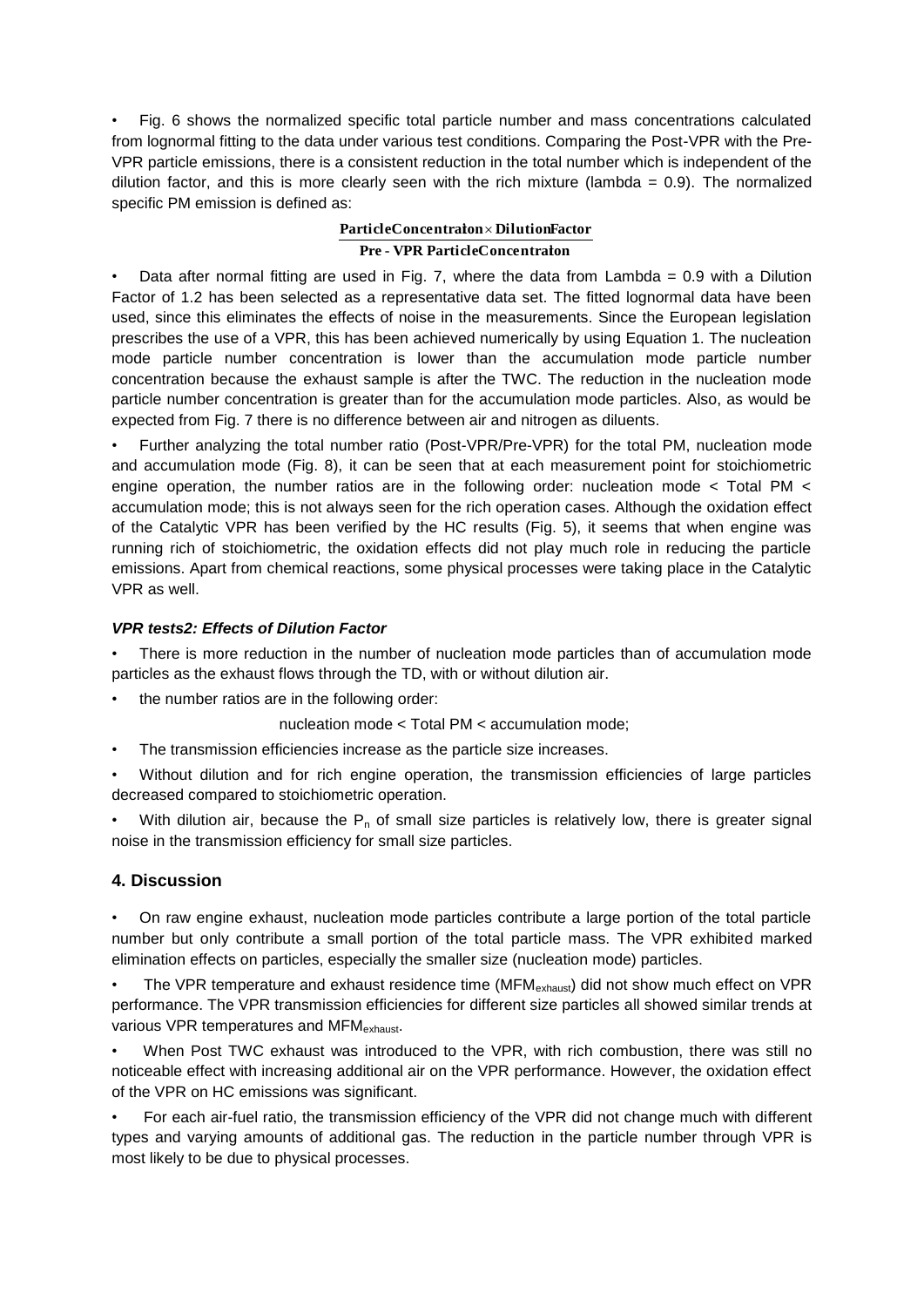• At the temperature of  $450^{\circ}$ C, the thermo-denuder showed a more significant reduction effect on nucleation mode than accumulation mode particles.

• With a rich mixture and without dilution air, the penetration of large size particles was reduced compared to that of stoichiometric engine operation.

• With hot air dilution, the concentration of nucleation mode particles reduced to a very low level, leading to a drop in the signal to noise ratio at small size particles. At these points, the effects of the TD on the nucleation mode particles are less marked compared to without dilution.

#### **References**

[1] I.S. Abdul-Khalek and D.B. Kittelson. Real Time Measurement of Volatile and Solid Exhaust Particles Using a Catalytic Stripper. SAE paper, No.950236.

[2] D.B. Kittelson, W.F. Watts, J.C. Savstrom, J.P. Johnson. Influence of a catalytic stripper on the response of real time aerosol instruments to diesel exhaust aerosol. Jounal of Aerosol Science. 2005, vol.36: 1089-1107.

[3] J. Andersson, B. Giechaskiel, R. Muñoz-Bueno, E. Sandbach, and P. Dilara. Particle Measurement Programme (PMP) Light-duty Inter-laboratory Correlation Exercise (ILCE\_LD) Final Report. 54th GRPE, 4-8 June 2007, agenda item 3. GRPE-54-08-Rev.1.

[4] ECE/TRANS/WP.29/GRPE/2008/page 62 Appendix 5. Particle Number Emissions Measurement Equipment.

[5] I. Khalek. Sampling System for Solid and Volatile Exhaust Particle Size, Number, and Mass Emissions. SAE paper, No.2007-01- 0307.

[6] I. Khalek and T. Bougher. Development of a Solid Exhaust Particle Number Measurement System Using a Catalytic Stripper Technology. SAE paper, No.2011-01-0635.

[7] I. Khalek, T. Bougher and J. Jetter. Particle Emissions from a 2009 Gasoline Direct Injection Engine Using Different Commercially Available Fuels. SAE paper, No. 2010-01-2117.

[8] M. Sandford, G. Page and P. Crawford. The All New AJV8. SAE paper, No.2009-01-1060.

[9] K. Reavell, T. Hands, N. Collings. A Fast Response Particulate Spectrometer for Combustion Aerosols. SAE paper, No. 2002-01- 2714.